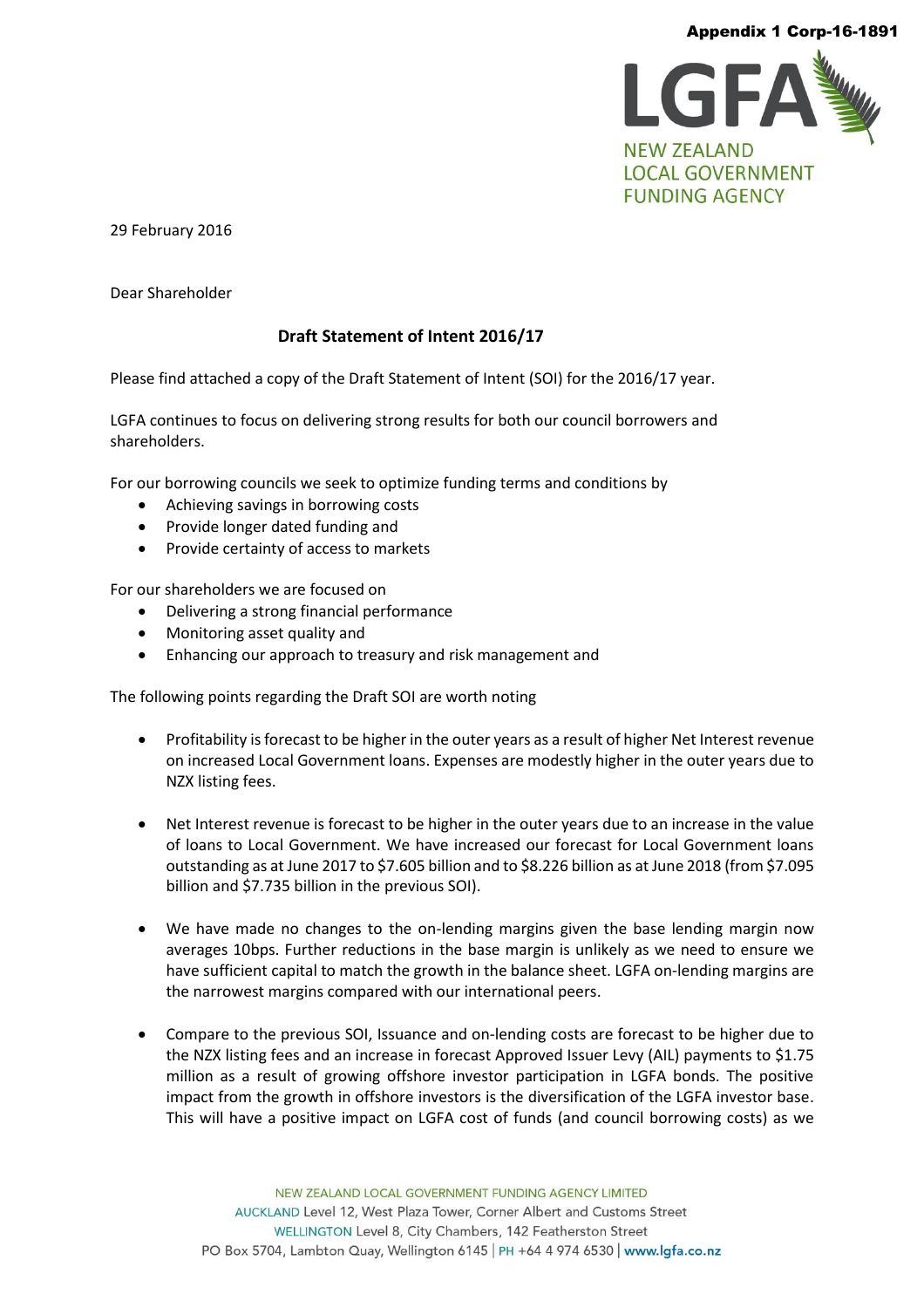enter an environment of more challenging market conditions for all borrowers compared to previous years.

- The SOI performance targets are similar to the previous targets except that we now include short dated lending in the volume and pricing measures.
- There is some timing uncertainty within the SOI forecast relating to Local Government loans and LGFA bonds outstanding as we now have to project both the repayment amount and repayment timing of the Local Government loans that are due to mature in December 2017. While the loans and bonds do not mature for another twenty-one months, decisions made by our council members regarding early refinancing will have a phasing impact across the 2016/17 and 2017/18 years.

If you have any questions or wish to provide comments then please feel free to contact myself or any member of the Shareholders Council.

Yours sincerely

Md BR

Mark Butcher Chief Executive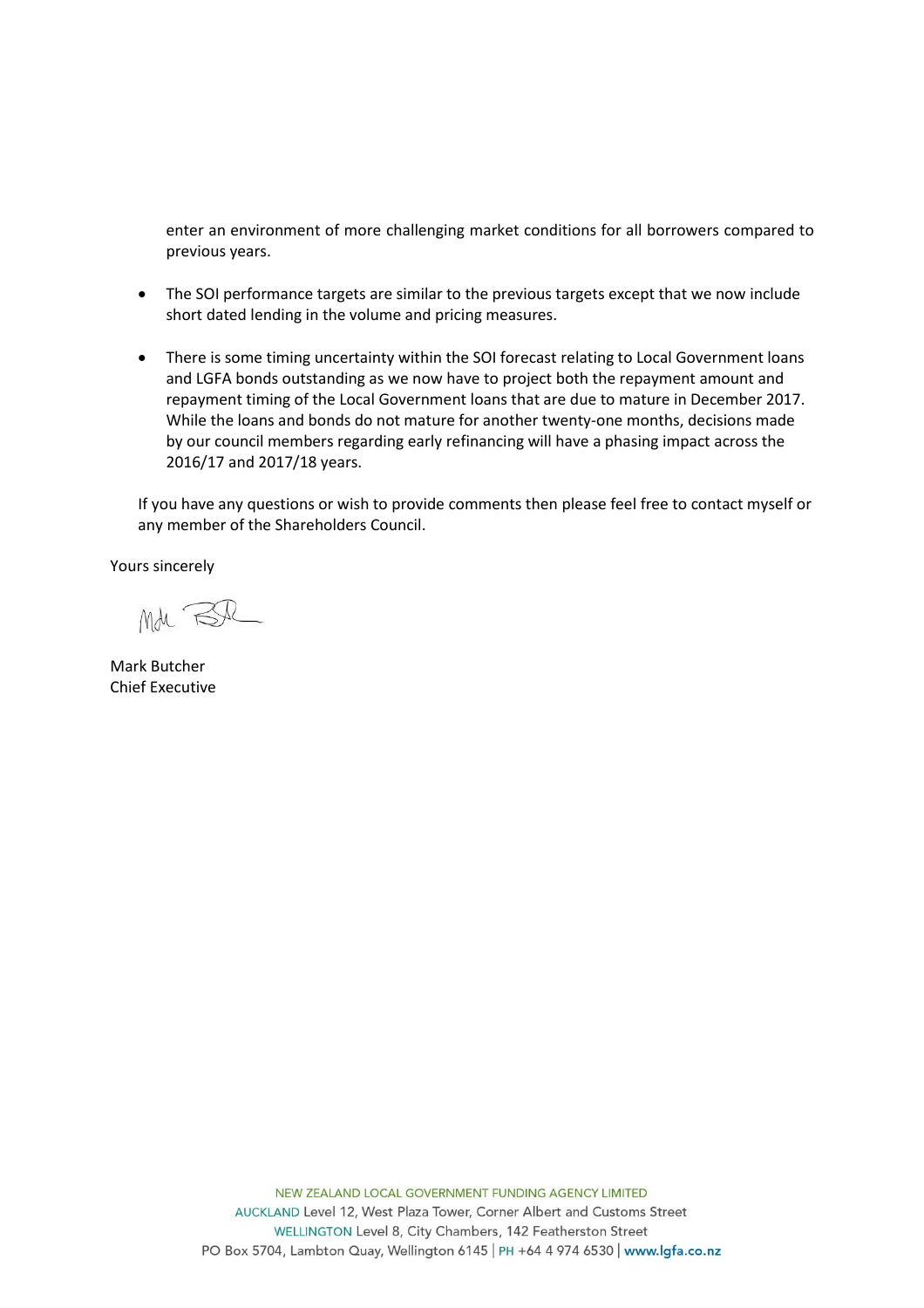

**NEW ZEALAND LOCAL GOVERNMENT FUNDING AGENCY** 

# **Statement of Intent 2016/17**

# **1. Introduction**

This Statement of Intent (SOI) sets out the intentions and expectations of New Zealand Local Government Funding Agency Limited (LGFA).

The LGFA is enabled under the Local Government Borrowing Act 2011 and is a councilcontrolled organisation (CCO) for the purposes of the Local Government Act 2002.

The SOI is prepared in accordance with section 64(1) of the Local Government Act 2002.

# **2. Nature and scope of activities**

LGFA will raise debt funding either domestically and/or offshore in either NZ dollars or foreign currency and provide debt funding to New Zealand local authorities, and may undertake any other activities considered by the Board of LGFA to be reasonably related or incidentally to, or in connection with, that business.

The LGFA will only lend to local authorities that enter into all the relevant arrangements with it (Participating Local Authorities) and comply with the LGFA's lending policies.

In lending to Participating Local Authorities, LGFA will:

- Operate in a manner to ensure LGFA is successful and sustainable in the long-term;
- Educate and inform Participating Local Authorities on matters within the scope of LGFA's operations;
- Provide excellent service to Participating Local Authorities;
- Ensure excellent communication exists and be professional in its dealings with all its stakeholders; and
- Ensure its products and services are delivered in a cost effective manner.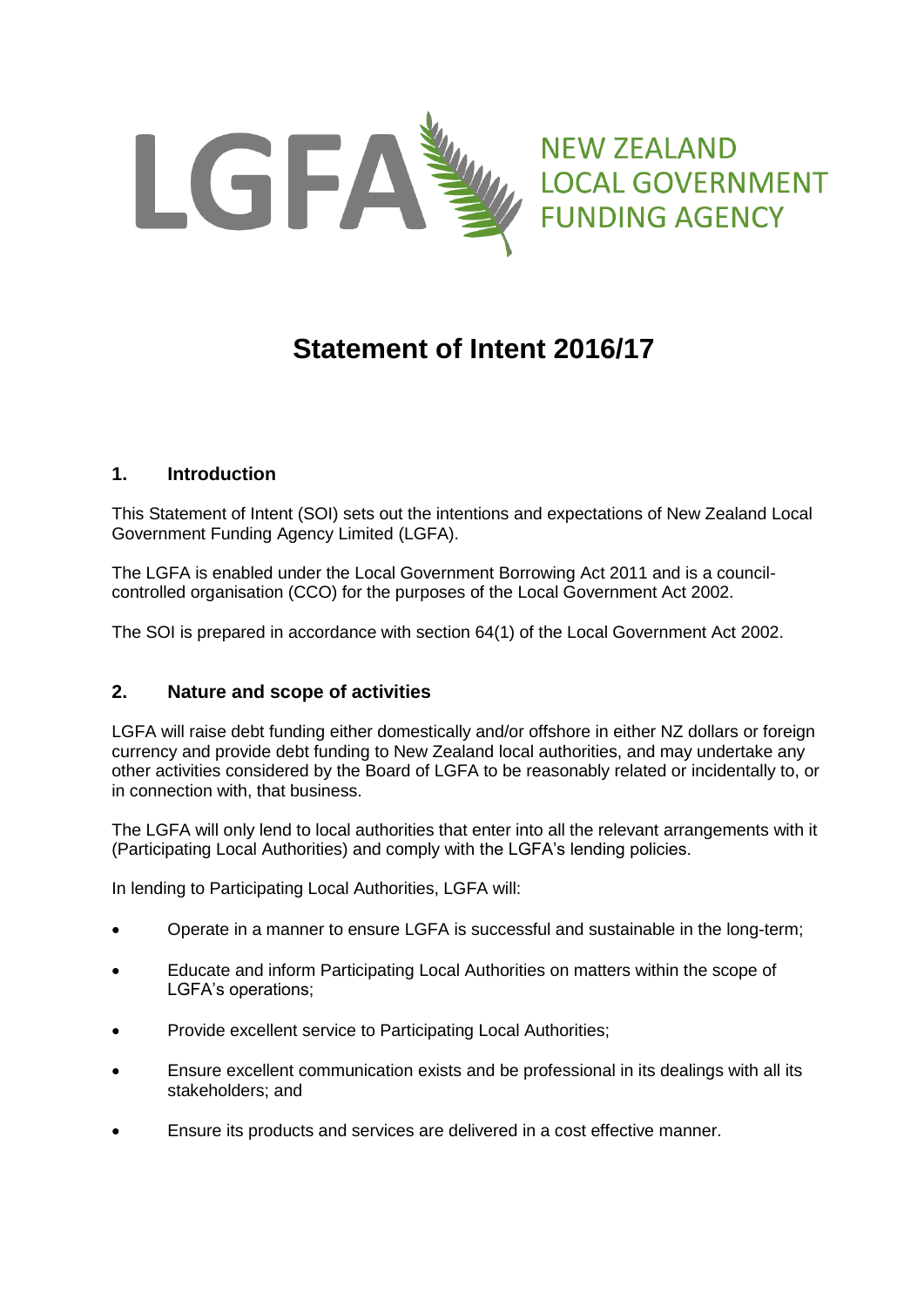# **3. Objectives**

# **Principal Objectives**

In accordance with the Local Government Act 2002, in carrying on its business, the principal objectives of LGFA will be to:

- Achieve the objectives and performance targets of the shareholders in LGFA (both commercial and non-commercial) as specified in this SOI;
- Be a good employer;
- Exhibit a sense of social and environmental responsibility by having regard to the interests of the community in which it operates and by endeavouring to accommodate or encourage these when able to do so; and
- Conduct its affairs in accordance with sound business practice.

# **Primary objectives**

LGFA will operate with the primary objective of optimising the debt funding terms and conditions for Participating Local Authorities. Among other things this includes:

- Providing savings in annual interest costs for all Participating Local Authorities on a relative basis to other sources of financing;
- Making longer-term borrowings available to Participating Local Authorities;
- Enhancing the certainty of access to debt markets for Participating Local Authorities, subject always to operating in accordance with sound business practice; and
- Offering more flexible lending terms to Participating Local Authorities.

LGFA will monitor the quality of the asset book so that it remains of a high standard by ensuring it understands each Participating Local Authority's financial position and the general issues confronting the Local Government sector. This includes

- LGFA will review each Participating Local Authority's financial position, its financial headroom under LGFA policies and visit each Participating Local Authority on an annual basis;
- LGFA will analyse finances at the Council group level where appropriate; and
- LGFA will work closely with the Department of Internal Affairs (DIA), Office of the Auditor General (OAG) and Local Government New Zealand (LGNZ) on sector and individual council issues.

#### **Additional objectives**

LGFA has a number of additional objectives which complement the primary objective. These objectives will be measurable and achievable and the performance of the company in achieving its objectives will be reported annually. These additional objectives are to: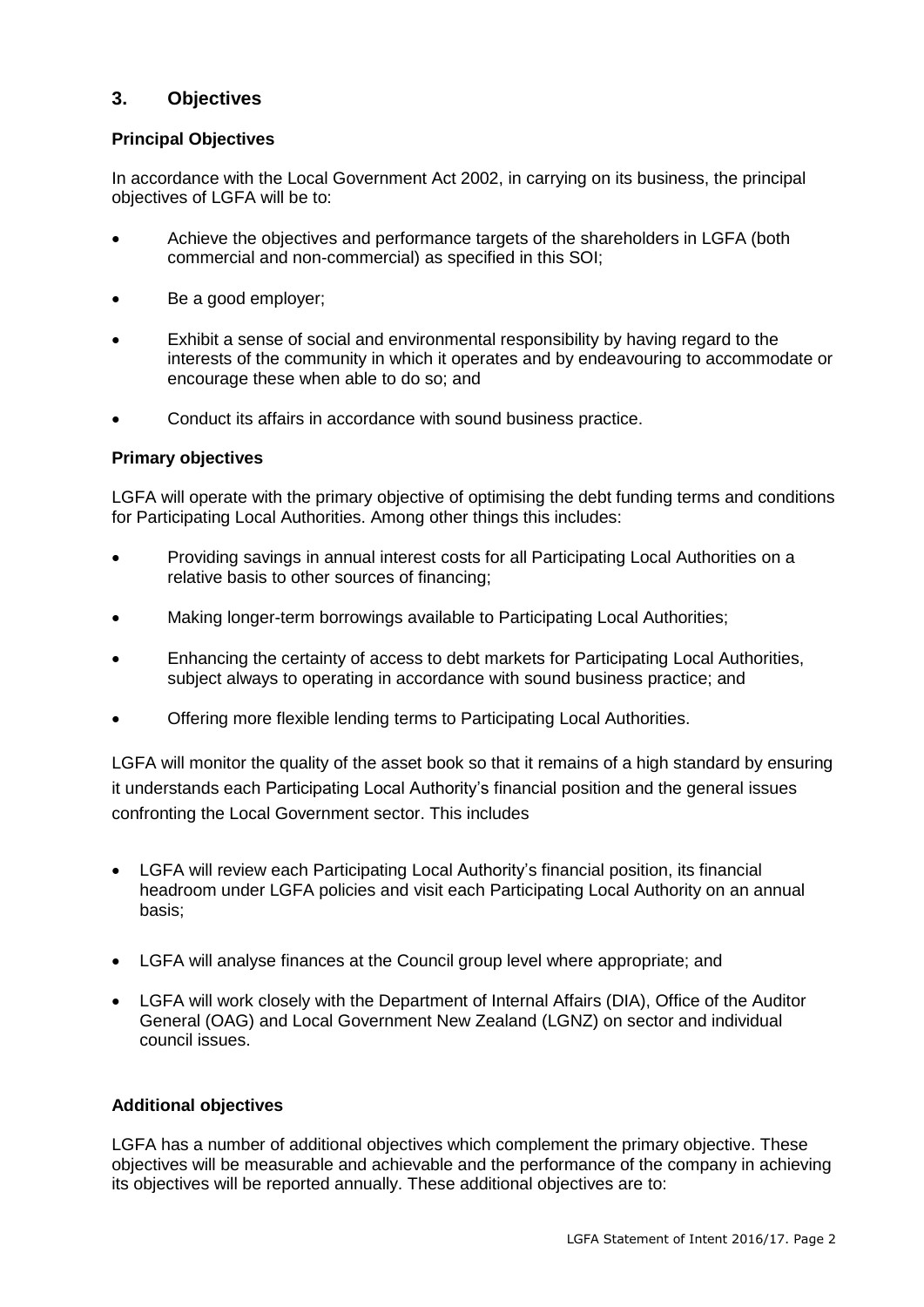- Operate with a view to making a profit sufficient to pay a dividend in accordance with its stated Dividend Policy set out in section 6;
- Provide at least 50% of aggregate long-term debt funding for Participating Local Authorities;
- Issue a new long dated LGFA bond (should one not be issued in the 2015/16 year;
- Ensure its products and services are delivered at a cost that does not exceed the forecast for issuance and operating expenses set out in section 4;
- Maintain LGFA's credit rating equal to the New Zealand Government sovereign rating where both entities are rated by the same Rating Agency;
- Achieve the Financial Forecasts (excluding the impact of AIL) set out in section 4;
- Meet or exceed the Performance Targets outlined in section 5; and
- Comply with its Treasury Policy, as approved by the Board.

# **4. Financial forecasts**

LGFA's financial forecasts for the three years to 30 June 2019 are:

| <b>Financial Year (\$m)</b>                | 2016/17  | 2017/18  | 2018/19  |
|--------------------------------------------|----------|----------|----------|
| <b>Comprehensive income</b>                |          |          |          |
| Net interest revenue                       | 16.46    | 19.05    | 20.16    |
| Issuance and operating expenses (excluding |          |          |          |
| Approved Issuer Levy)                      | 4.61     | 4.76     | 4.89     |
| Approved Issuer Levy                       | 1.75     | 1.75     | 1.75     |
| P & L                                      | 10.10    | 12.55    | 13.52    |
| <b>Financial position</b>                  |          |          |          |
| Dividend                                   | (1.50)   | (1.50)   | (1.50)   |
| Retained earnings                          | 31.54    | 44.09    | 57.6     |
| Total assets                               | 7,880.00 | 8526.00  | 8908.50  |
| Total LG Ioans                             | 7605.00  | 8,226.00 | 8608.50  |
| Total bonds                                | 7,505.00 | 8,090.00 | 8,450.00 |
| Total borrower notes                       | 120.08   | 130.02   | 136.14   |
| Total equity                               | 56.54    | 69.09    | 82.60    |
| Shareholder Funds/Total Assets             | 0.72%    | 0.81%    | 0.93%    |

Note that there is some forecast uncertainty around the timing of Net Interest Revenue, P&L, Total Assets, LG Loans, Bonds and Borrower Notes depending upon individual council decisions regarding the amount and timing of refinancing of their December 2017 loans. LGFA will work with council borrowers over the 2016/17 year to reduce this uncertainty.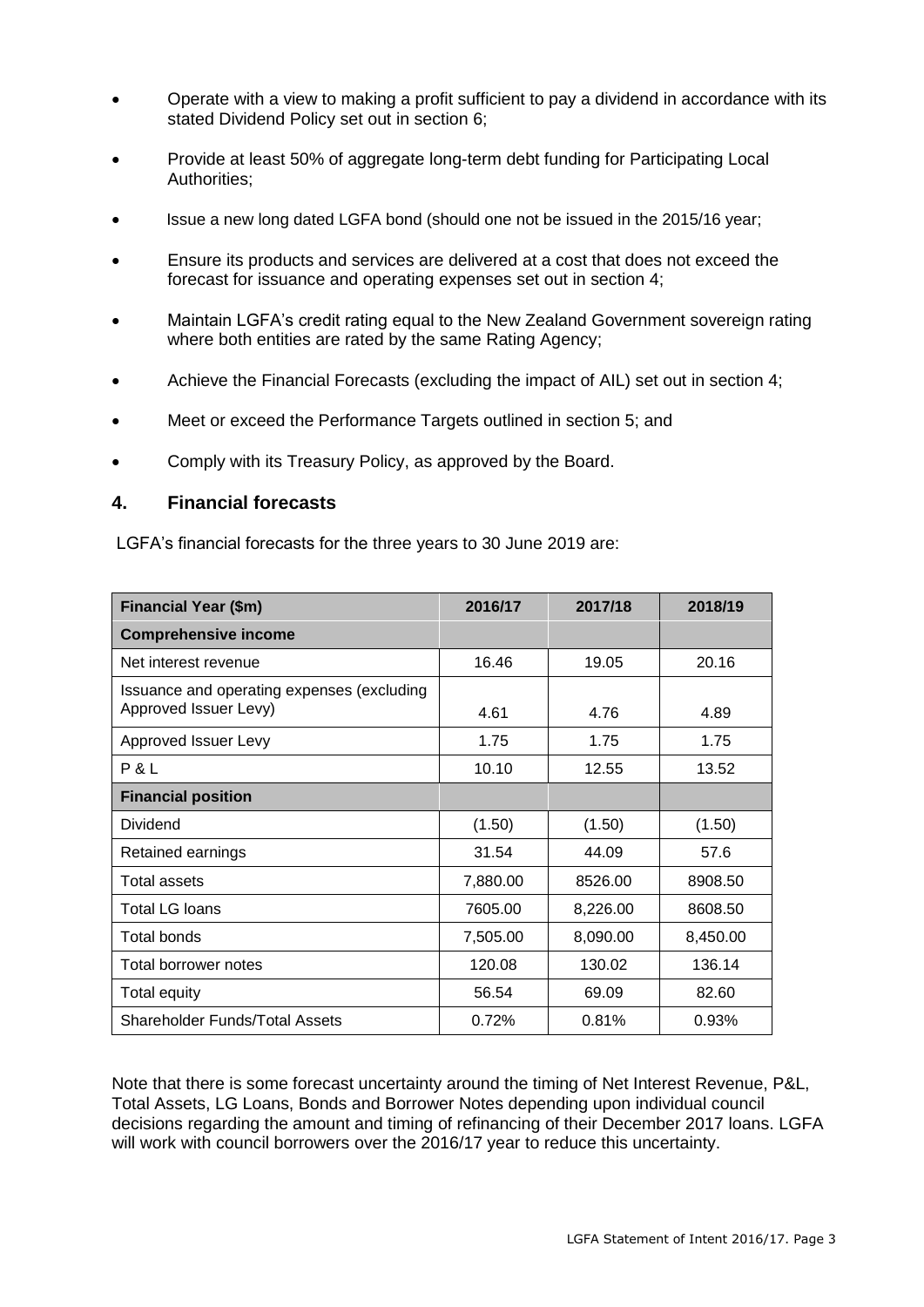# **5. Performance targets**

LGFA has the following performance targets:

- LGFA's average cost of funds on debt issued relative to the average cost of funds for New Zealand Government Securities for the 12 month period to:
	- 30 June 2017 will be less than 0.50% higher.
	- 30 June 2018 will be less than 0.50% higher.
	- 30 June 2019 will be less than 0.50% higher.
- The average margin above LGFA's cost of funds charged to the highest rated Participating Local Authorities for the period to:
	- 30 June 2017 will be no more than 0.10%.
	- 30 June 2018 will be no more than 0.10%.
	- 30 June 2019 will be no more than 0.10%.

The above indicators include both LGFA Bills and Bonds and short dated and long dated lending to councils.

- LGFA's annual issuance and operating expenses (excluding AIL) for the period to:
	- 30 June 2017 will be less than \$4.61 million.
	- 30 June 2018 will be less than \$4.76 million.
	- 30 June 2019 will be less than \$4.89 million.
- Total lending to Participating Local Authorities<sup>1</sup> at:
	- 30 June 2017 will be at least \$7,605 million.
	- 30 June 2018 will be at least \$8,226 million.
	- 30 June 2019 will be at least \$8,608 million.
- Savings on borrowing costs for council borrowers:
	- LGFA will demonstrate the savings to council borrowers on a relative basis to other sources of financing achieved in the relevant financial year and compared to previous financial years.

# **6. Dividend policy**

-

LGFA will seek to maximise benefits to Participating Local Authorities as Borrowers rather than Shareholders. Consequently it is intended to pay a limited dividend to Shareholders.

The Board's policy is to pay a dividend that provides an annual rate of return to Shareholders

<sup>&</sup>lt;sup>1</sup> Subject to the forecasting uncertainty noted previously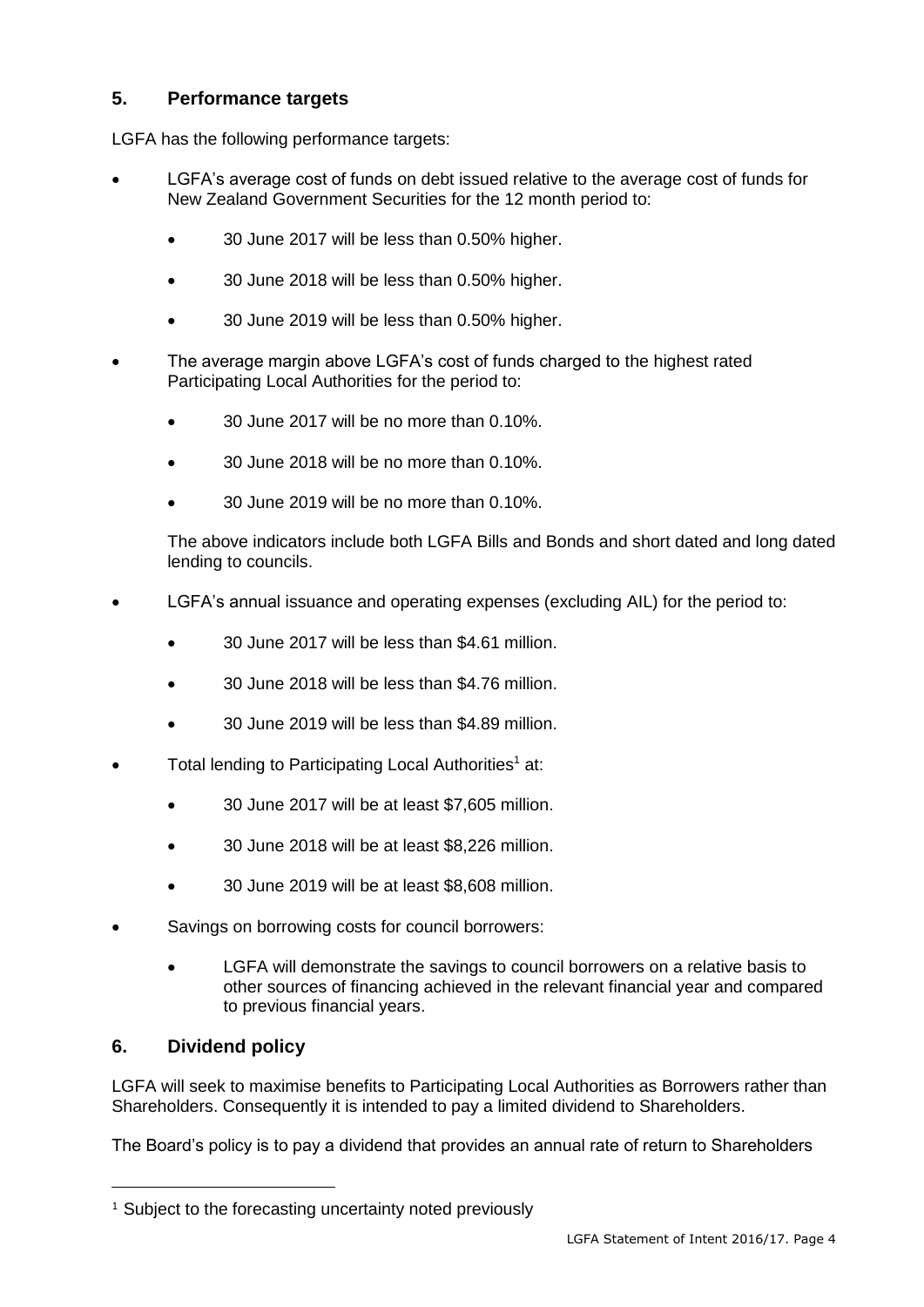equal to LGFA cost of funds plus 2.00% over the medium term.

At all times payment of any dividend will be discretionary and subject to the Board's legal obligations and views on appropriate capital structure.

# **7. Governance**

# **Board**

The Board is responsible for the strategic direction and control of LGFA's activities. The Board guides and monitors the business and affairs of LGFA, in accordance with the Companies Act 1993, the Local Government Act 2002, the Local Government Borrowing Act 2011, the Company's Constitution, the Shareholders' Agreement for LGFA and this SOI.

The Board will comprise between four and seven directors with a majority of independent directors.

The Board's approach to governance is to adopt "best practice" with respect to:

- The operation of the Board.
- The performance of the Board.
- Managing the relationship with the Company's Chief Executive.
- Being accountable to all Shareholders.

All directors are required to comply with a formal Charter, to be reviewed from time to time in consultation with Shareholders.

The Board will meet on a regular basis and no less than 6 times each year.

# **Shareholders' Council**

The Shareholders' Council is made up of between five and ten appointees of the Shareholders (including an appointee from the Crown). The role of the Shareholders' Council is to:

- Review the performance of LGFA and the Board, and report to Shareholders on that performance on a periodic basis (no less frequently than quarterly).
- Make recommendations to Shareholders as to the appointment, removal, replacement and remuneration of directors.
- Make recommendations to Shareholders as to any changes to policies, or the SOI, requiring their approval.
- Ensure all Shareholders are fully informed on LGFA matters and to coordinate Shareholders on governance decisions.

# **8. Information to be provided to Shareholders**

The Board aims to ensure that the Shareholders are informed of all major developments affecting LGFA's state of affairs, while at the same time recognising that commercial sensitivity may preclude certain information from being made public. The LGFA will adhere to a 'no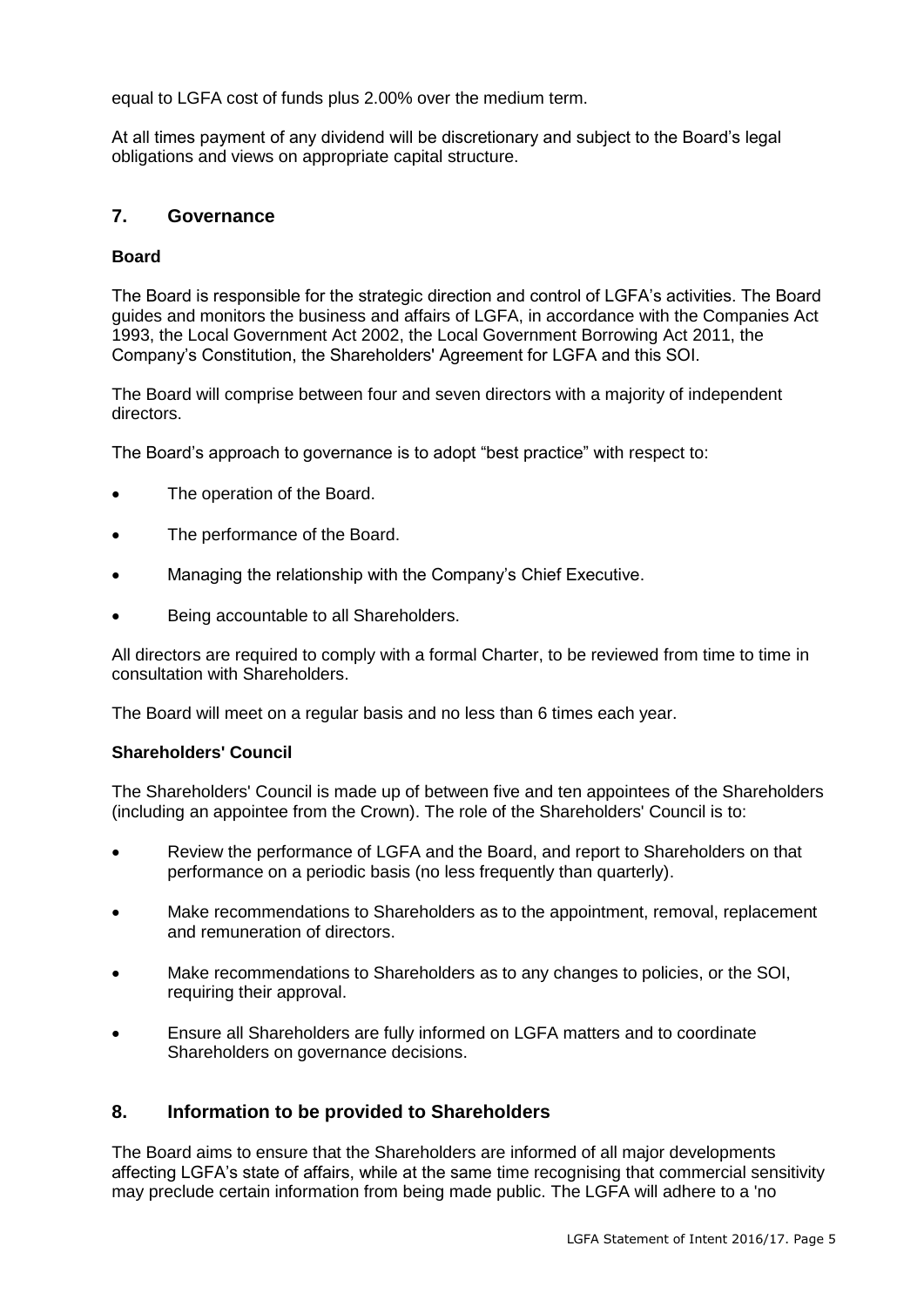surprises' approach in its dealings with its Shareholders.

# **Annual Report**

The LGFA's balance date is 30 June.

By 30 September each year, the Company will provide to the Shareholders an Annual Report complying with Sections 67, 68 and 69 of the Local Government Act 2002, the Companies Act and Financial Reporting Act. The Annual Report will contain the information necessary to enable an informed assessment of the operations of the company, and will include the following information:

- Directors' Report.
- Financial Statements incorporating a Statement of Financial Performance, Statement of Movements in Equity, Statement of Financial Position, Statement of Cashflows, Statement of Accounting Policies and Notes to the Accounts.
- Comparison of the LGFA's performance with regard to the objectives and performance targets set out in the SOI, with an explanation of any material variances.
- Auditor's Report on the financial statements and the performance targets.
- Any other information that the directors consider appropriate.

## **Half Yearly Report**

By 28 February each year, the Company will provide to the Shareholders a Half Yearly Report complying with Section 66 of the Local Government Act 2002. The Half Yearly Report will include the following information:

- Directors' commentary on operations for the relevant six month period.
- Comparison of LGFA's performance with regard to the objectives and performance targets set out in the SOI, with an explanation of any material variances.
- Un-audited half-yearly Financial Statements incorporating a Statement of Financial Performance, Statement of Movements in Equity, Statement of Financial Position and Statement of Cashflows.

# **Quarterly Report**

By 31 January, 30 April, 31 July, and 31 October each year, the Company will provide to the Shareholders' Council a Quarterly Report. The Quarterly Report will include the following information:

- Commentary on operations for the relevant quarter, including a summary of borrowing margins charged to Participating Local Authorities (in credit rating bands).
- Comparison of LGFA's performance with regard to the objectives and performance targets set out in the SOI, with an explanation of any material variances.
- Analysis of the weighted average maturity of LGFA bonds outstanding.
- In the December Quarterly Report only, commentary on the Net Debt/Total Revenue percentage for each Participating Local Authority that has borrowed from LGFA (as at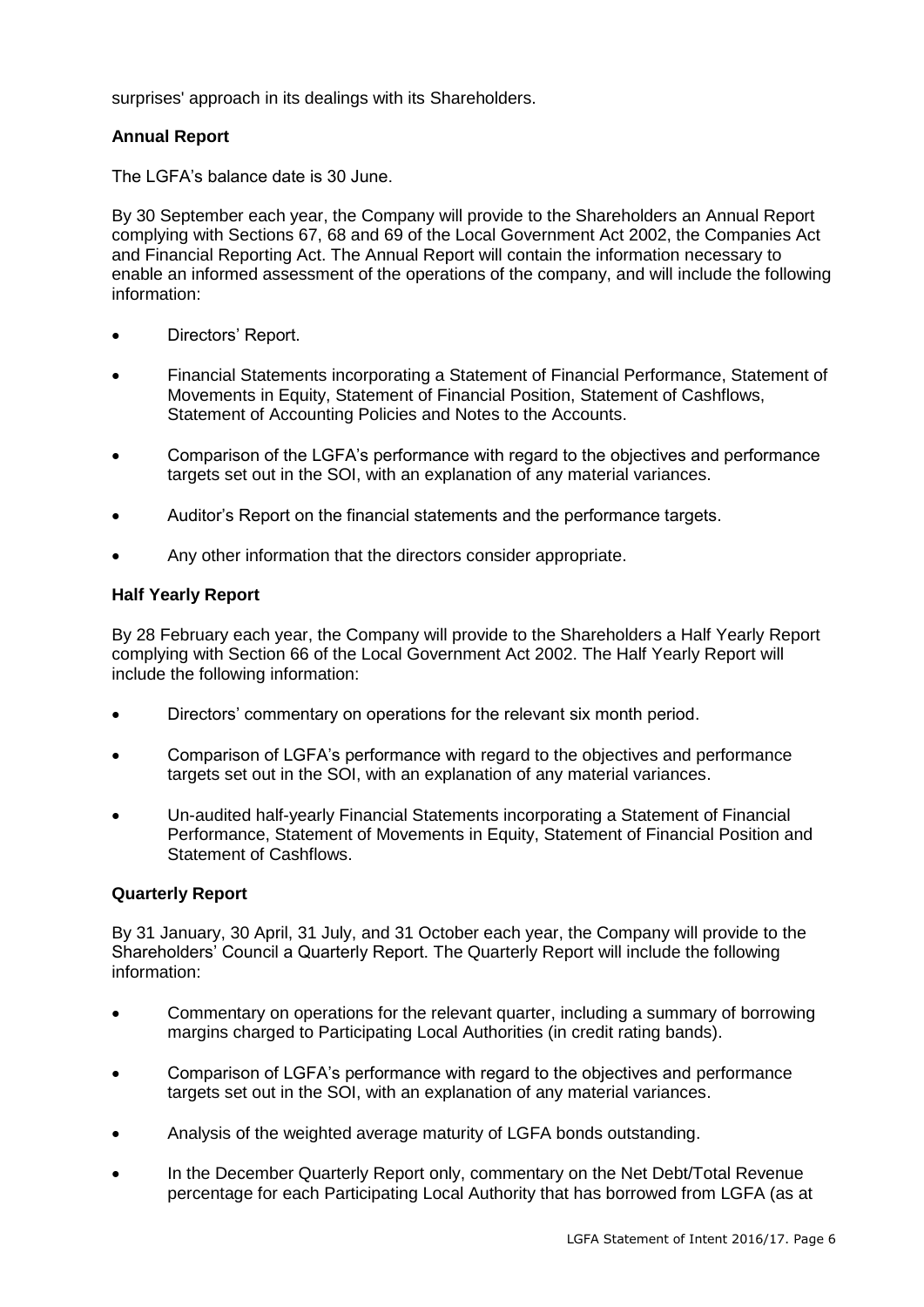the end of the preceding financial year).

 To the extent known by LGFA, details of all events of review in respect of any Participating Local Authority that occurred during the relevant quarter (including steps taken, or proposed to be taken, by LGFA in relation thereto).

# **Statement of Intent**

By 1 March in each year the Company will deliver to the Shareholders its draft SOI for the following year in the form required by Clause 9(1) of Schedule 8 and Section 64(1) of the Local Government Act 2002.

Having considered any comments from the Shareholders received by 30 April, the Board will deliver the completed SOI to the Shareholders on or before 30 June each year.

# **Shareholder Meetings**

The Board will hold an Annual General Meeting between 30 September and 30 November each year to present the Annual Report to all Shareholders.

The Company will hold a meeting with the Shareholders' Council approximately every six months – prior to the Annual General Meeting and after the Half Yearly Report has been submitted. Other meetings may be held by agreement between the Board and the Shareholders' Council.

# **9. Acquisition/divestment policy**

LGFA will invest in securities in the ordinary course of business. It is expected that these securities will be debt securities. These investments will be governed by LGFA's lending and/or investment policies as approved by the Board and/or Shareholders.

Any subscription, purchase or acquisition by LGFA of shares in a company or organisation will, if not within those investment policies, require Shareholder approval other than as concerns the formation of wholly-owned subsidiaries and the subscription of shares in such wholly-owned subsidiaries.

# **10. Activities for which compensation is sought from Shareholders**

At the request of Shareholders, LGFA may (at its discretion) undertake activities that are not consistent with its normal commercial objectives. Specific financial arrangements will be entered into to meet the full cost of providing such as activities.

Currently there are no activities for which compensation will be sought from Shareholders.

# **11. Commercial value of Shareholder's investment**

LGFA will seek to maximise benefits to Participating Local Authorities as Borrowers rather than Shareholders.

Subject to the Board's views on the appropriate capital structure for LGFA, the Board's intention will be to pay a dividend that provides an annual rate of return to Principal Shareholders equal to LGFA cost of funds plus 2.00% over the medium term.

As the Shareholders will have invested in the LGFA on the basis of this limited dividend, the Board considers that at establishment the commercial value of LGFA is equal to the face value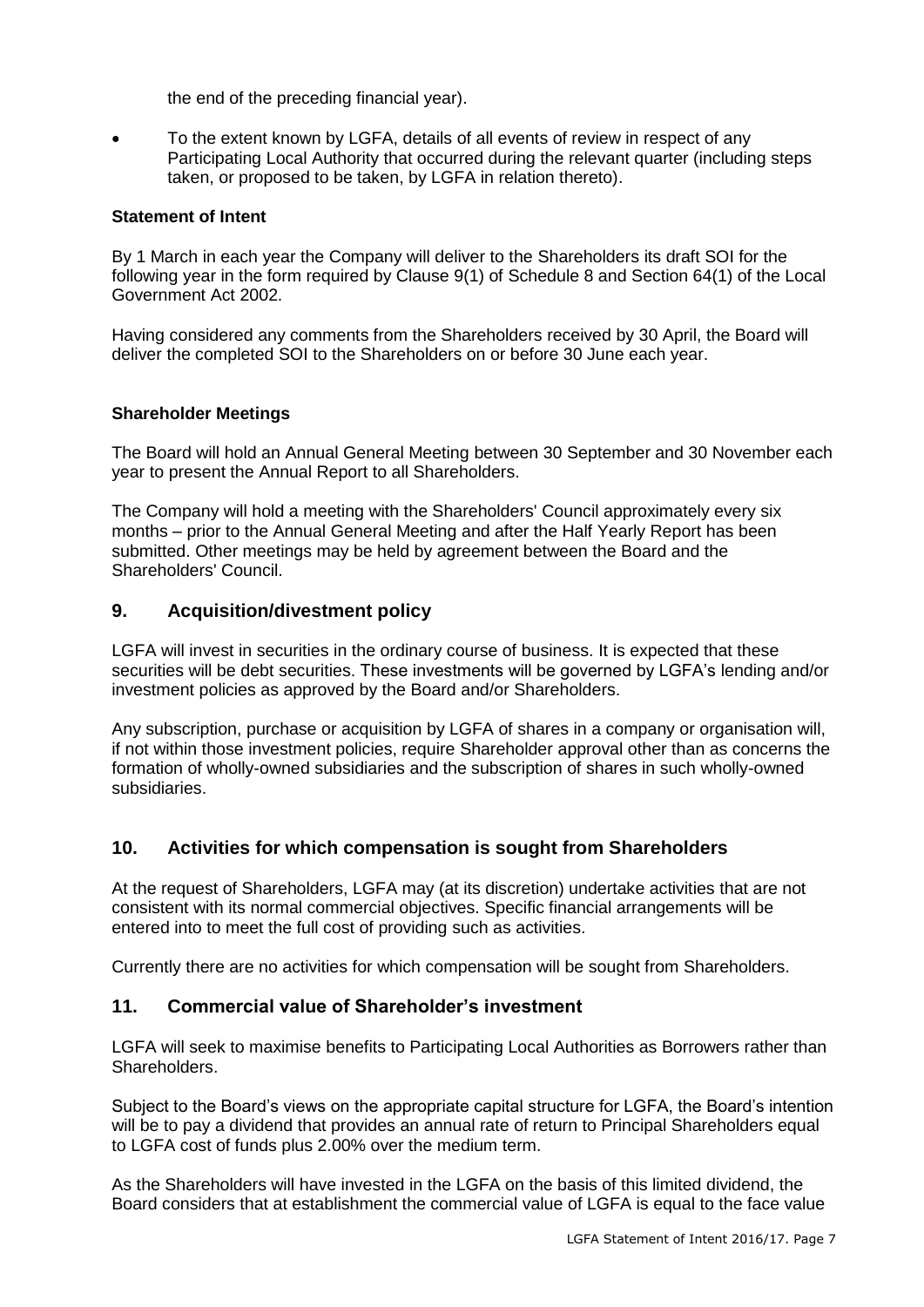of the Shareholders' paid up Principal Shares - \$25 million.

In the absence of any subsequent share transfers to the observed share transfers on 30 November 2012, the Board considers the current commercial value of LGFA is at least equal to the face value of the Shareholders' paid up Principal Shares - \$25 million.

# **12. Accounting policies**

LGFA has adopted accounting policies that are in accordance with the New Zealand International Financial Reporting Standards and generally accepted accounting practice. A Statement of accounting policies is attached to this SOI.

This statement is taken from the Financial Statements presented as part of LGFA's Annual Report 2014-2015 (updated where necessary).

# **ATTACHMENT: Statement of accounting policies**

#### a Reporting Entity

The New Zealand Local Government Funding Agency Limited (LGFA) is a company registered under the Companies Act 1993 and is subject to the requirements of the Local Government Act 2002.

LGFA is controlled by participating local authorities and is a council-controlled organisation as defined under section 6 of the Local Government Act 2002. LGFA is a limited liability company incorporated and domiciled in New Zealand.

The primary objective of LGFA is to optimise the debt funding terms and conditions for participating local authorities.

The registered address of LGFA is Level 8, 142 Featherston Street, Wellington Central, Wellington 6011.

The financial statements are as at and for the year ended 30 June 2014. The comparatives are for the twelve month period to 30 June 2013.

These financial statements were authorised for issue by the Directors on 26 September 2014.

#### b Statement of compliance

LGFA is an issuer in terms of the Financial Reporting Act 1993. The financial statements comply with the Financial Reporting Act 1993, in accordance with the transitional provisions under Section 55 of the Financial Reporting Act 2013 and Schedule 4 of the Financial Markets Conduct Act 2013.

LGFA is a profit orientated entity as defined under the New Zealand Equivalents to International Financial Reporting Standards (NZ IFRS).

The financial statements have been prepared in accordance with New Zealand Generally Accepted Accounting Practice ("NZ GAAP"). They comply with NZ IFRS and other applicable Financial Reporting Standards, as appropriate for Tier 1 for-profit entities. The financial statements also comply with International Financial Reporting Standards ("IFRS").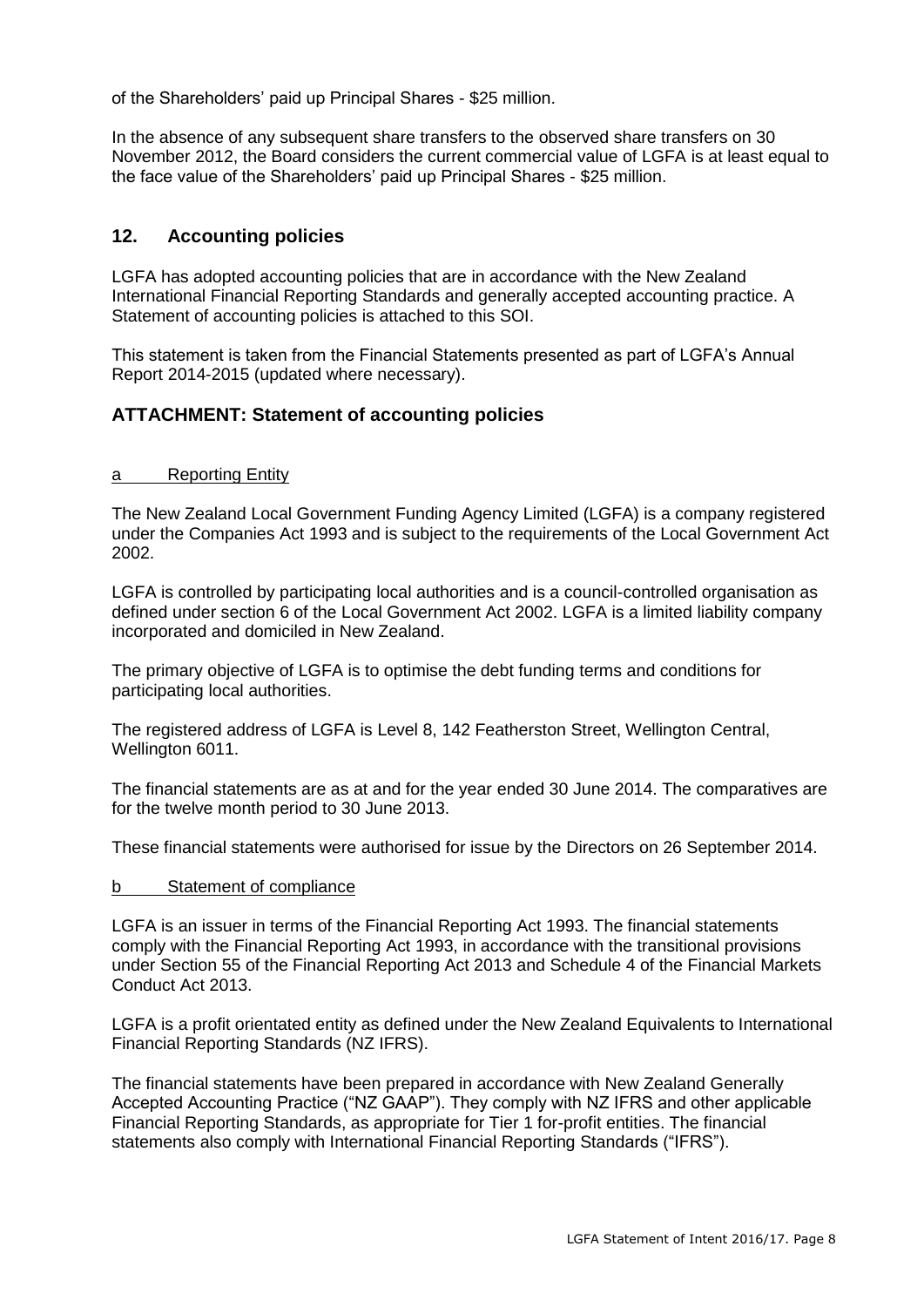#### c Basis of Preparation

#### **Measurement base**

The financial statements have been prepared on a historical cost basis modified by the revaluation of certain assets and liabilities.

The financial statements are prepared on an accrual basis.

#### **Functional and presentation currency**

The financial statements are presented in New Zealand dollars rounded to the nearest thousand, unless separately identified. The functional currency of LGFA is New Zealand dollars.

## **Foreign currency conversions**

Transactions denominated in foreign currency are translated into New Zealand dollars using exchange rates applied on the trade date of the transaction.

## **Changes in accounting policies**

There have been no changes in accounting policies.

## **Early adoption standards and interpretations**

The following accounting standard has been early adopted by LGFA.

NZ IFRS 9: Financial Instruments. The first two phases of this new standard were approved by the Accounting Standards Review Board in November 2009 and November 2010. These phases address the issues of classification and measurement of financial assets and financial liabilities.

#### **Standards not yet adopted**

LGFA does not consider any standards or interpretations in issue but not yet effective to have a significant impact on its financial statements. Those which may be relevant to LGFA are as follows:

 NZ IFRS 9: Financial Instruments (2014) - Effective for periods beginning on or after 1 January 2018. This standard aligns hedge accounting more closely with the risk management activities of the entity and adds requirements relating to the accounting for an entity's expected credit losses on its financial assets and commitments to extend credit.

# d Financial instruments

# **Financial assets**

Financial assets, other than derivatives, are recognised initially at fair value plus transaction costs and subsequently measured at amortised cost using the effective interest rate method.

Cash and cash equivalents include cash on hand; cash in transit, bank accounts and deposits with an original maturity of no more than three months.

Purchases and sales of all financial assets are accounted for at trade date.

At each balance date an assessment is made whether a financial asset or group of financial assets is impaired. A financial asset or a group of financial assets is impaired when objective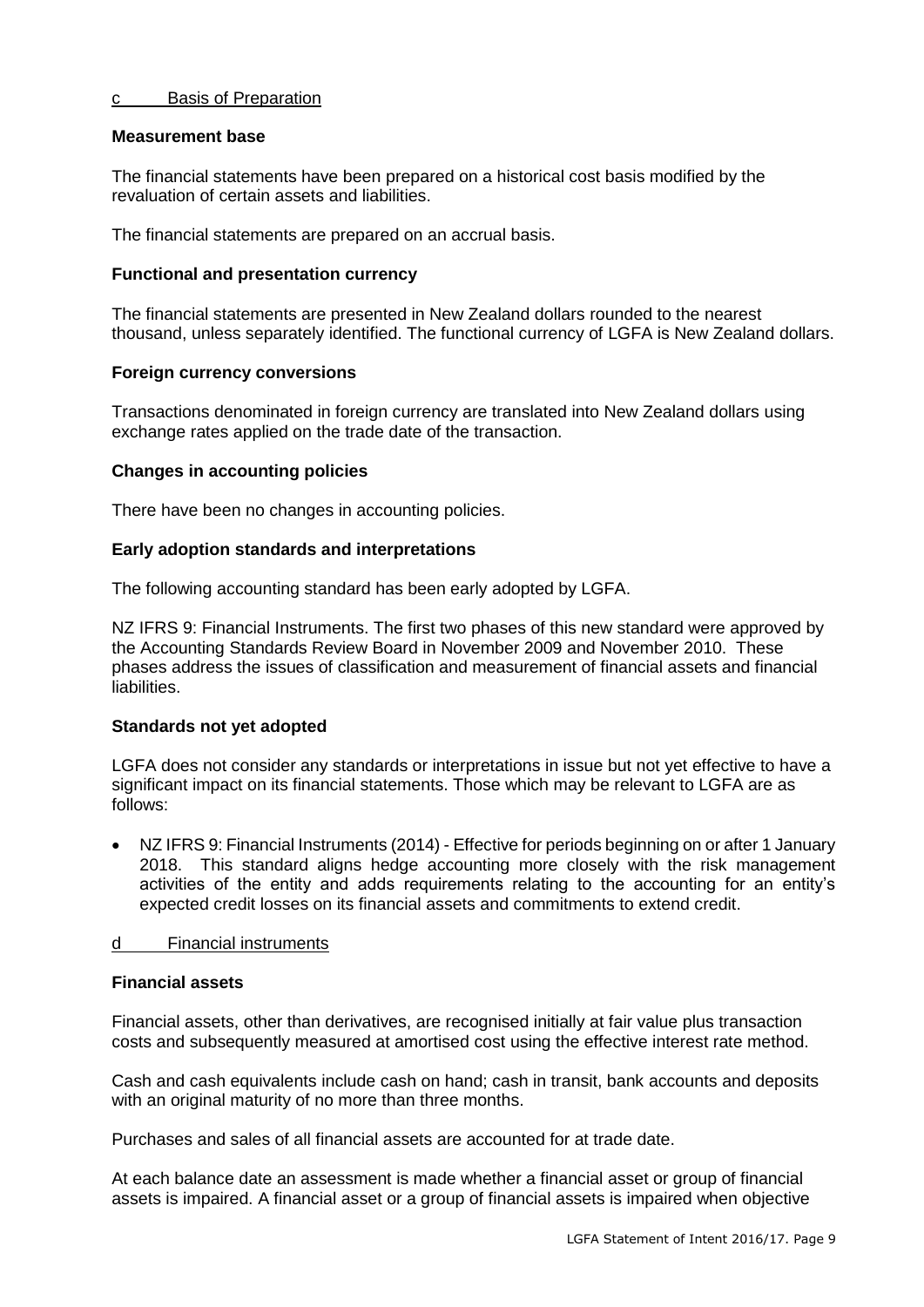evidence demonstrates that a loss event has occurred after the initial recognition of the asset(s), and that the loss event has an impact on the future cash flows of the asset(s) that can be estimated reliably.

## **Financial liabilities**

Financial liabilities, other than derivatives, are recognised initially at fair value less transaction costs and subsequently measured at amortised cost using the effective interest rate method.

#### **Derivatives**

Derivative financial instruments are recognised both initially and subsequently at fair value. They are reported as either assets or liabilities depending on whether the derivative is in a net gain or net loss position respectively.

## **Fair value hedge**

Where a derivative qualifies as a hedge of the exposure to changes in fair value of an asset or liability (fair value hedge) any gain or loss on the derivative is recognised in profit and loss together with any changes in the fair value of the hedged asset or liability.

The carrying amount of the hedged item is adjusted by the fair value gain or loss on the hedged item in respect of the risk being hedged. Effective parts of the hedge are recognised in the same area of profit and loss as the hedged item.

#### e Other assets

## **Property, plant and equipment (PPE)**

Items of property, plant and equipment are initially recorded at cost.

Depreciation is charged on a straight-line basis at rates calculated to allocate the cost or valuation of an item of property, plant and equipment, less any estimated residual value, over its remaining useful life.

#### **Intangible Assets**

Intangible assets comprise acquired and internally developed computer software costs incurred for the implementation of the treasury management system. Capitalised computer software costs are amortised on a straight line basis over the estimated useful life of the software (3 to 7 years). Costs associated with maintaining computer software are recognised as expenses when incurred.

#### f Other liabilities

#### **Employee entitlements**

Employee entitlements to salaries and wages, annual leave and other similar benefits are recognised in the profit and loss when they accrue to employees.

g Revenue and expenses

#### **Revenue**

#### **Interest income**

Interest income is accrued using the effective interest rate method.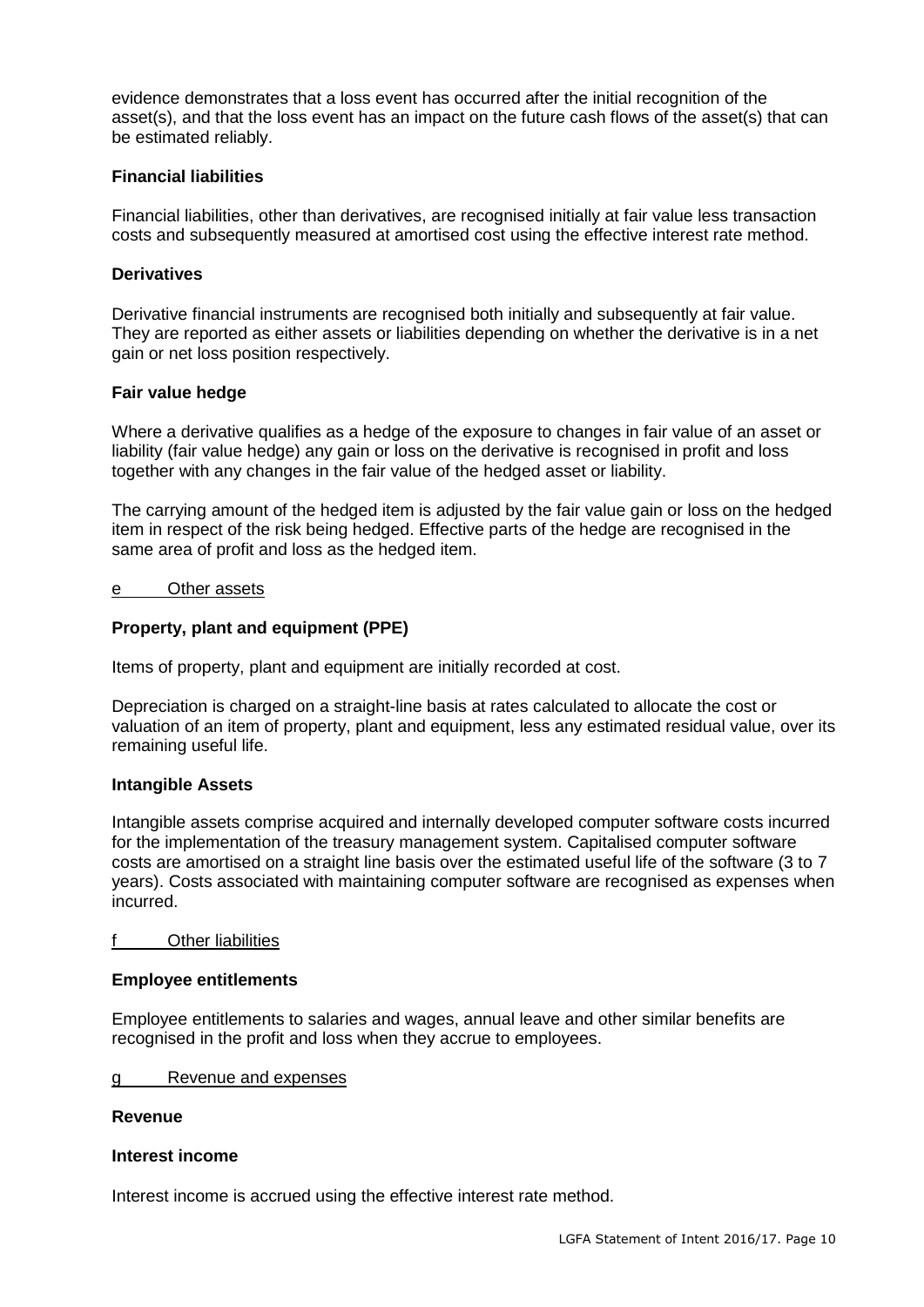The effective interest rate exactly discounts estimated future cash receipts through the expected life of the financial asset to that asset's net carrying amount. The method applies this rate to the principal outstanding to determine interest income each period.

# **Expenses**

Expenses are recognised in the period to which they relate.

#### **Interest expense**

Interest expense is accrued using the effective interest rate method.

The effective interest rate exactly discounts estimated future cash payments through the expected life of the financial liability to that liability's net carrying amount. The method applies this rate to the principal outstanding to determine interest expense each period.

#### **Income tax**

LGFA is exempt from income tax under Section 14 of the Local Government Borrowing Act 2011.

#### **Goods and services tax**

All items in the financial statements are presented exclusive of goods and service tax (GST), except for receivables and payables, which are presented on a GST-inclusive basis. Where GST is not recoverable as input tax, then it is recognised as part of the related asset or expense.

The net amount of GST recoverable from, or payable to, the IRD is included as part of receivables or payables in the statement of financial position.

The net GST paid to, or received from the IRD, including the GST relating to investing and financing activities, is classified as a net operating cash flow in the statement of cash flows.

Commitments and contingencies are disclosed exclusive of GST.

#### h Lease payments

Payments made under operating leases are recognised in profit or loss on a straight-line basis over the term of the lease. Lease incentives received are recognised as an integral part of the total lease expense, over the term of the lease.

#### i Segment reporting

LGFA operates in one segment being funding of participating local authorities in New Zealand.

#### j Judgements and estimations

The preparation of these financial statements requires judgements, estimates and assumptions that affect the application of policies and reported amounts of assets and liabilities, income and expenses. For example, the present value of large cash flows that are predicted to occur a long time into the future depends critically on judgements regarding future cash flows, including inflation assumptions and the risk free discount rate used to calculate present values. Refer note 2b for fair value determination for financial instruments.